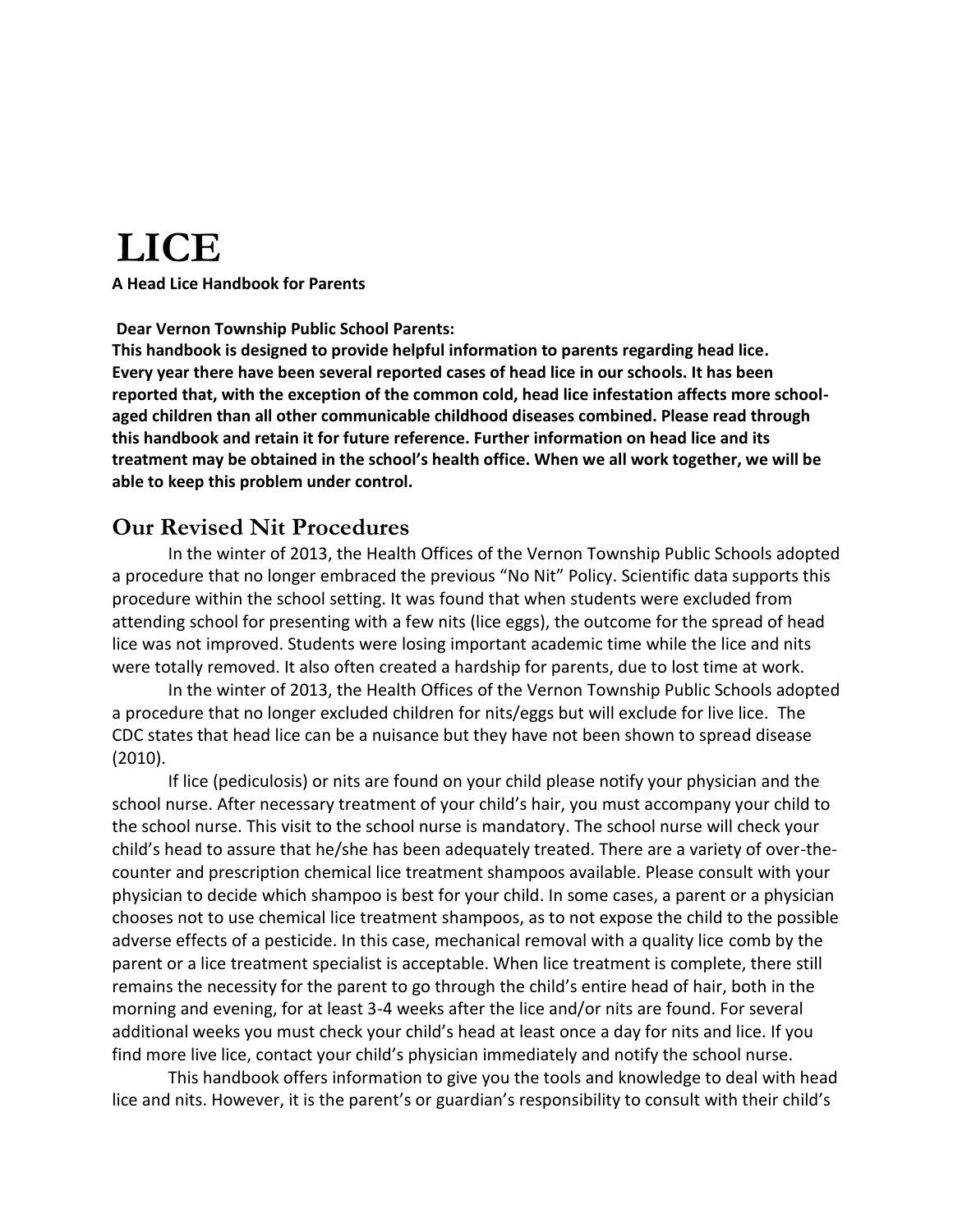physician and make their own decisions for best appropriate treatment of head lice for their family.

## **Notifying the School and Your Child's Contacts**

If you find head lice or nits on your child, contact your child's physician and then notify the school nurse. Prompt notification is essential to the school's efforts to bring this problem under control. It enables the school to implement and enforce its head lice control program. Early detection is critical for effective management of head lice.

After notifying the school nurse, alert the parents of any child who has been in contact with your child during the previous three to four weeks. This includes your child's friends and car pool buddies, as well as "The Y," Scouts and after-school classes, such as dance, gymnastics and karate. This may be difficult, but it is vital to control the spread of head lice. There is no reason to be embarrassed; keep in mind that anyone can get head lice. If someone has a negative reaction, it is that person's problem, not yours. You are acting responsibly and most people will appreciate it. Parents who have had direct experience with head lice advise that they were extremely upset over not being alerted promptly, as it delayed detection. This, in turn, made treatment more time consuming, because the infestation was at a more advanced stage by the time it was detected.

# **Lice Policy Implementation...The School's Role**

When a case of head lice has been discovered or reported to the school, the school will follow the guidelines below, to assist in combating re-infestation among the school population.

- The child found with nits may remain in school. The parents/guardians will be notified as soon as possible. The nurse will educate the parents/guardians on lice and available treatments. The parents/guardians are advised to discuss the best treatment for their child with the child's physician. The child may be picked up earlier in the day for treatment if the parent/guardian wishes to. Depending of the severity of the lice infestation, the school nurse informs the child's teacher, while maintaining confidentiality, and checks all classmates for head lice and nits.
- Every effort is made to make the affected child feel comfortable. While maintaining confidentiality, the children are taught in a matter-of-fact manner about how lice are spread and that no one is immune. We provide a calm, rational, yet firm commitment to controlling the spread of lice.
- Girls with long hair are encouraged to wear their hair up in a pony tail, decreasing the chance of one girl's hair touching another student's hair.
- Teachers are asked to remind students about maintaining "personal space," avoiding head-to-head contact, not sharing personal hair care items, and refraining from touching other children's hair in school.
- A child returning to school after head lice treatment is required to be checked by the school nurse prior to returning to their classroom. (The parent or guardian needs to accompany the child to the health office prior to the start of class.) If live lice are found, the school nurse will refer the parent/guardian and student to their physician for further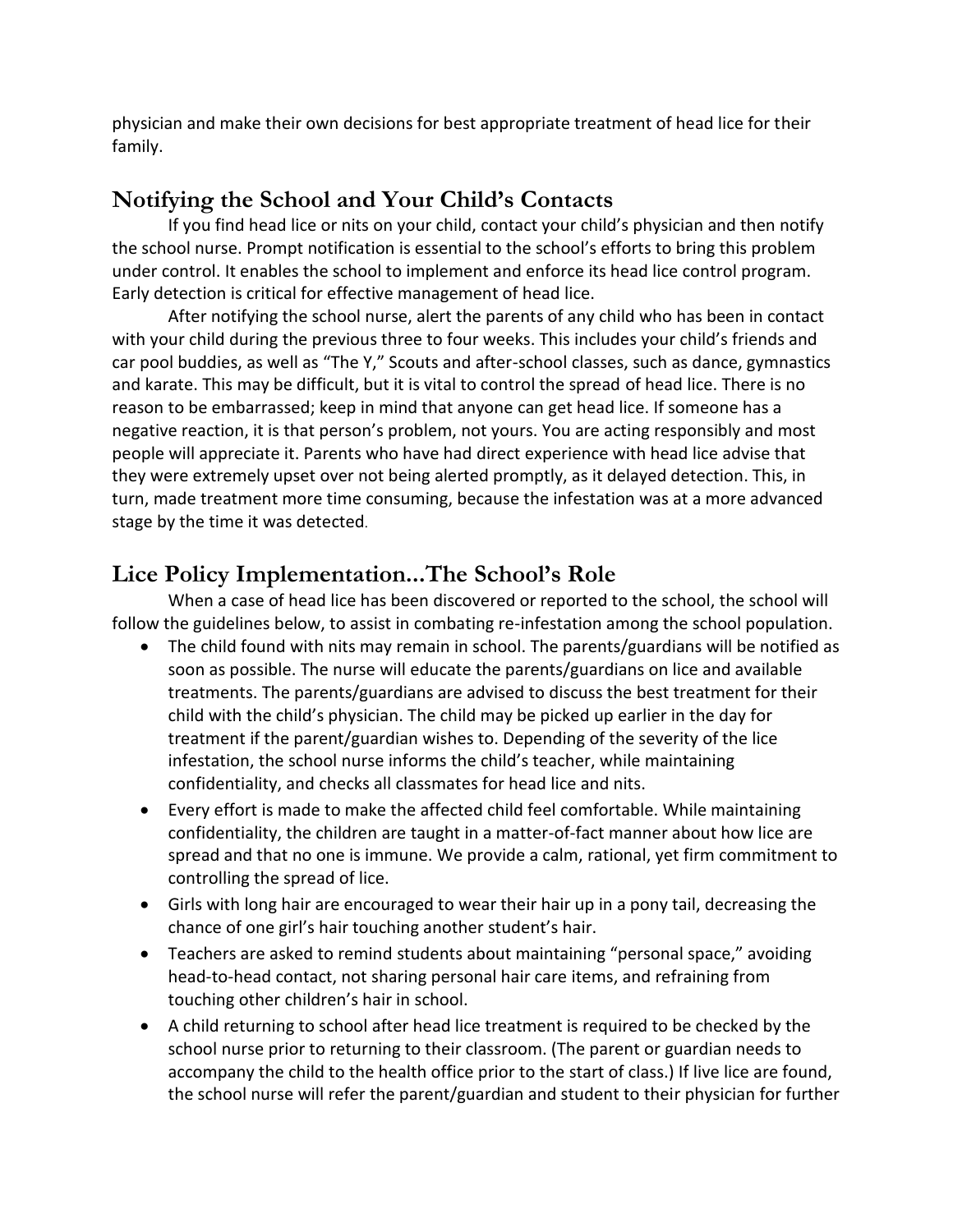treatment and the child will be excluded from school. If nits are found, the school nurse will encourage the parent/guardian to continue removing nits daily.

#### **Lice Policy Implementation...The Parent's Responsibilities**

Lice control lies primarily with the parents, who have the responsibility for carrying out the safest, most thorough lice treatment possible, as directed by their physician. Parents must take appropriate action to detect, manage and prevent cases of head lice from entering the school. (Remember, schools don't breed lice, people do.)

General Measures: As a part of your routine hygiene, once-a-week head checks should be done at home. This is especially important if your child interacts with various groups of children throughout town (e.g., after-school care programs, gymnastics, dance, scouts, religious education classes, sports where helmets may be shared, sleepovers, etc.).

Educate your child about head lice and how they are transmitted. Lice do not jump or fly. They crawl from head to head by direct contact only. Therefore, it is important to teach your child to maintain their own "personal space" (e.g., not to bunch up in learning groups or in line and not to share headgear, hats, scarves, etc.).

Discuss the subject of lice in an open and matter-of-fact manner, as this helps to demystify the whole matter. If you are calm, your children will also be calm. Additionally, they will feel less stigmatized if lice infestation affects your family and more compassionate if lice affects a friend or classmate.

### **If You Find Lice on Your Child**

- Contact your physician and treat your child as directed. Call the school nurse.
- After treatment of lice as directed by your child's physician, remove nits from hair. Removing nits is important because it help to avoid hatching of eggs that have survived the treatment and help to avoid diagnostic confusion in the future. Nits can remain in the hairs for weeks and even years in some cases. This can be a long and tedious process. It helps to have a friend or family member assist you and should be carried out in full sunlight, if possible.
- Inform anyone with whom your child has had contact including at "The Y", gymnastics, carpools, friends, etc.
- When you feel you have completed all that has to be done to rid your child's head, accompany him/her to the school nurse to be rechecked prior to his/her return to the classroom. This is a requirement of our school's lice policy. If live lice are found, the school nurse will refer the parent/guardian and student to their physician for further treatment and the child will be excluded from school. If nits are found, the school nurse will encourage the parent/guardian to continue removing nits daily.
- When returning to school, tie long hair back securely in ponytails or braids. Instruct your child to leave their hair in place.
- Continue to check your child's head, as well as other family members' heads, at least once a day for a few weeks. If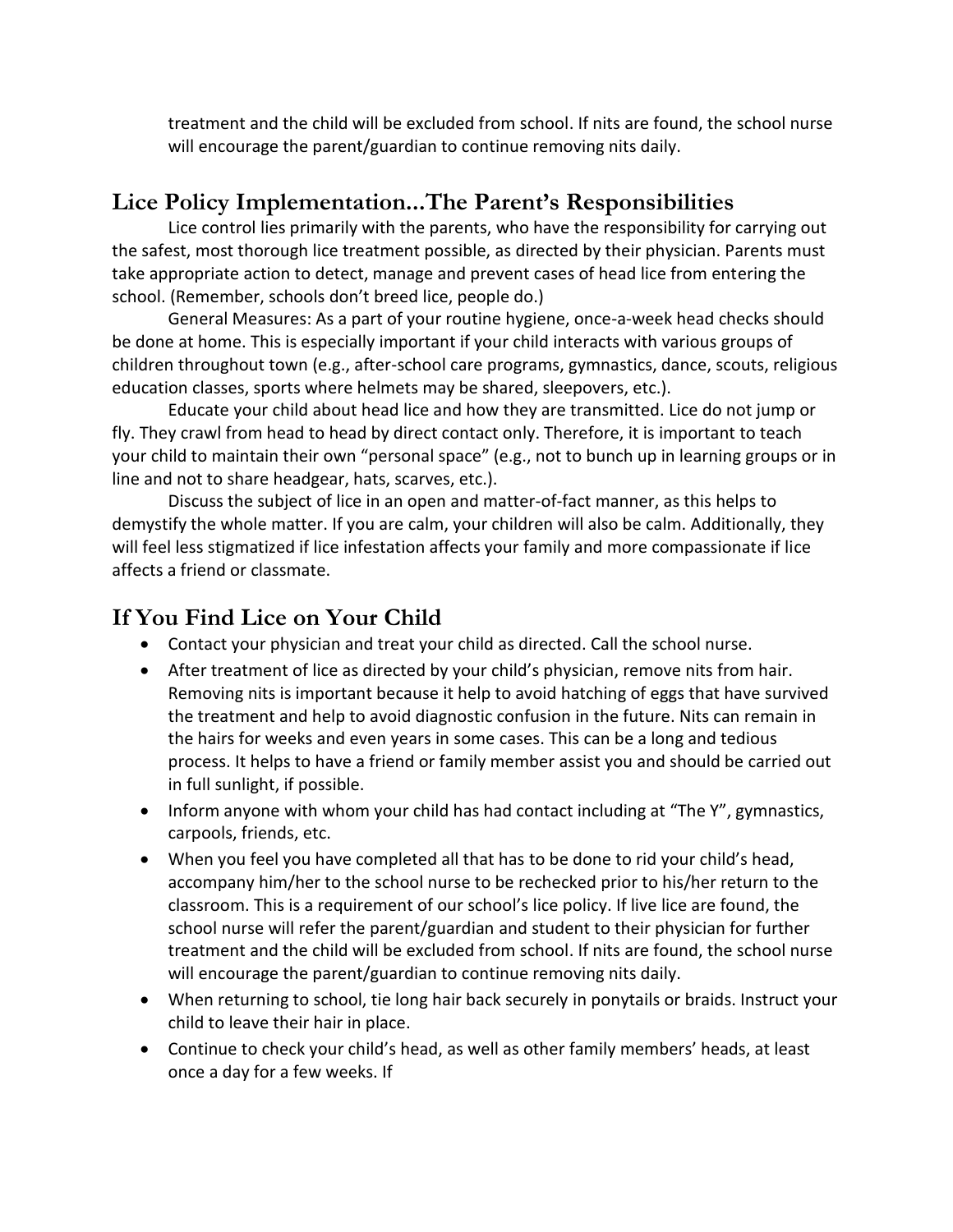• If you find many more nits, contact your physician for additional advice. There have been reports of lice resistance to the treatment products which are available.

## **Treating Your Child and Affected Family Members**

If you find lice or nits on your child's head, you should carefully check all family members before commencing treatment. Approximately 59% of infested students will have an infested family member (Clore & Longyear 1990). In addition to treatment with commercially available pediculicides, other modes of treatment may include: the use of alternative therapies, heating the hair shaft by a lice-treatment specialist, and relying on manual removal alone. Whatever method is carried out, you must be aware that the most seemingly benign material, such as diluted vinegar, can be harmful to the integrity of the treated person's skin and scalp and can make matters worse. Hot blow dryers and gasoline are also not advised as this has caused burns to children in the past. **It is not advisable that anyone who is not infested with live lice be treated with pediculicides, and then, only after consulting with his/her physician.**  Kwell® and other lindane-based products (by prescription) are not recommended. Adverse reactions, ranging from seizure to death have occurred with their use. Conventional treatment involves the use of a pediculicide product, available at your pharmacy (such as NIX<sup>®</sup> or RID <sup>®</sup>) and the manual removal of all nits. There are also prescription shampoos available as well. Once you have decided upon the appropriate treatment to use and have been directed to do so by your physician, proceed to treat infested family members as follows:

- Assemble materials needed for removal of nits, such as bobby pins, hair clips, nit removal comb, scissors, magnifying glass, tissues/paper towels and small plastic bags. Tie your own hair back.
- A quality metal nit removal comb.
- Carefully read the package insert and follow all directions that come with the product. For example, you may be directed to apply product to dry, not wet, hair. Remove your child's shirt and provide a towel to protect their eyes. Do not treat your child in the bathtub or shower. Apply the product over the sink, as this confines the lice product to the scalp and neck. Do not leave the product on longer than directed, as this could be harmful.
- The person applying the product should wear protective gloves.
- There are crème rinses available (such as Step 2  $\degree$ ) that claim to make it easier to remove nits. If you decide to use such a product, review and follow all of the directions.
- Remove all lice and nits as detailed in the section entitled "Successful Nit Removal", working under a good light (bright sunlight is best). A special comb may aid in nit removal, but it cannot remove all nits. Remaining nits must be removed with your fingernails, as described below.
- As they are located, the lice and nits need to be removed from the comb with a paper towel or tissue. Those nits that do not come out with the comb need to be removed with your fingernail (scrape each nit down to the end of the hair) or with a small scissors (cut the individual hair strand). The nits, lice and hair strands need to be placed in a sealed plastic bag and discarded. Live lice are fast and quickly scurry away from light.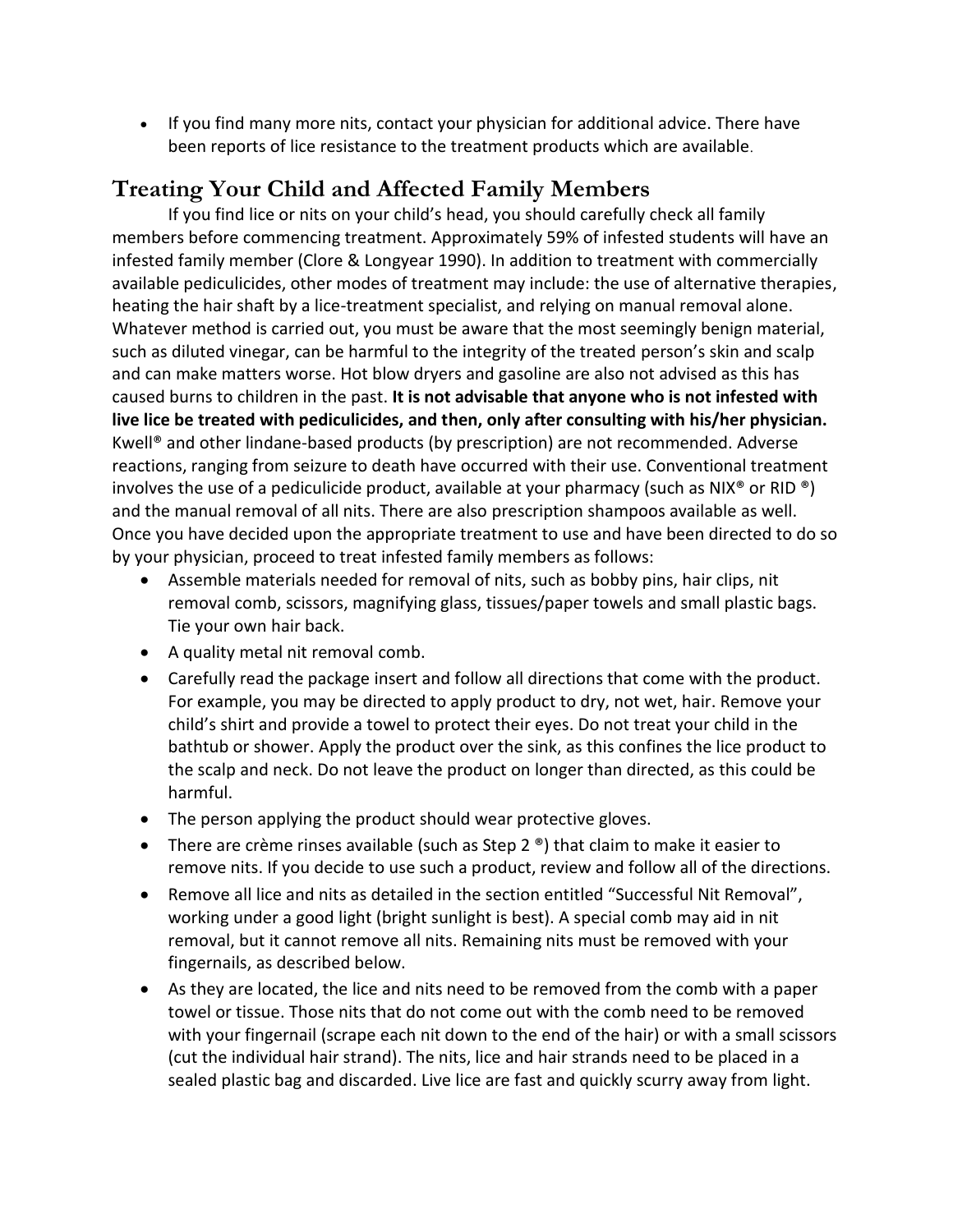- When you are finished, put clean clothing on your child. Wash your hands and scrub under your fingernails (a nail brush is helpful). Infested family members should also scrub under their fingernails, particularly any child who has been scratching his/her head.
- Soak any items you have used (combs, bobby pins, etc.) in very hot (not boiling) water for at least 10 minutes.
- Check your child's head thoroughly at least once a day for 14 days. A thorough check involves looking at each hair strand. This may take several hours. Contact your physician if there is evidence of new nits or newly hatched lice. (Although any treatment decision is the sole responsibility of the parents/guardians in conjunction with their family physician). After this 14-day period, head checking should become a part of your daily routine.
- Although the nit removal and subsequent daily head checks are time consuming and difficult, they are critical steps to prevent a recurrence. None of the over-the-counter commercial products kills 100% of the nits. Tiny, viable nits that may not be killed by the shampoo or detected and removed in the first head checks will hatch within 7-10 days and the head lice cycle begins all over again. Prescription products are successful in killing the nits, however nit removal is encouraged to avoid diagnostic confusion later.
- Treat your home for lice and nits according to the steps outlined in the section that follows entitled "Treating Your Home."

### **Successful Nit Removal**

- While the hair is still damp, comb out snarls and tangles with your regular comb.
- Part and secure the hair into four sections. Choose one section on which to start working.
- Start at the top of the head, in the section of hair you have chosen. With one hand, lift a one-inch wide tuft of hair.
- With the other hand, comb with a firm, even motion away from the scalp to the end of the hair. Make sure that the teeth of the comb are as deep into the tuft of hair as possible.
- Be careful to comb all the way to the end of each one-inch tuft of hair.
- Clean comb and put all lice/nits into a sealed plastic bag.
- Strand by strand, examine each one-inch section for nits and lice that the comb may have missed. Remove each one by using your fingernails (scrape each nit down to the end of the hair) or with a small scissors (cut the individual hair strand). Dispose of nits, lice and hair strands in a sealed plastic bag.
- Using bobby pins or hair clips, pin back each one-inch tuft after you have finished with it.
- Continue combing and pinning until you have completed each one-inch tuft in that entire section of hair.
- Repeat for each of the remaining sections.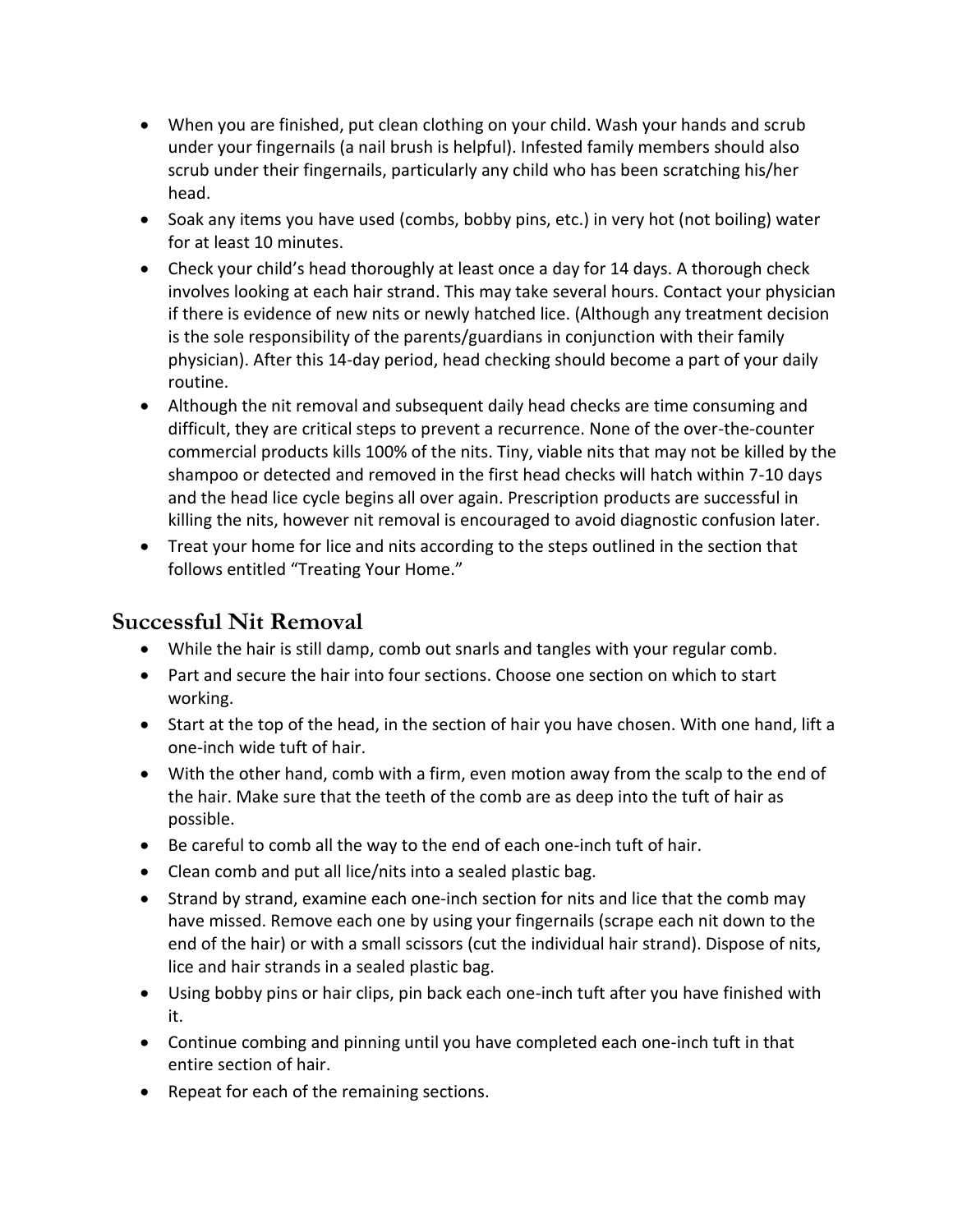- If the hair dries during combing, dampen slightly with water.
- After you have finished the entire head, rinse thoroughly.
- Be sure to discard all lice, nits and hair strands in sealed plastic bags. Wash your hands, scrub under your fingernails and soak all items used in hot water, as described in the previous section entitled "Treating Your Child...."

## **Treating Your Home**

- Machine wash all clothing, bedding (including pads, comforter, pillow shams and dust ruffle), pillows, towels, hats, scarves and any other items which have been in contact with your child or affected family members during the last three days, in hot water. Place items in the dryer, set on high, for at least 20 minutes. Continue daily to wash such articles separately in this fashion until you are certain your family is nit free.
- Items that are not machine washable, such as stuffed animals and helmets, should be stored at room temperature in a tightly sealed plastic bag for at least two weeks. If a coat of an affected family member has been hanging in the closet with other coats, machine-wash the other coats, send them to a professional dry cleaner or bag them. After you wash the coat, keep it separate from the others until you are certain the owner is nit free.
- Vacuum your entire home. Thoroughly vacuum household items that cannot be washed or bagged, such as carpets, couches, chairs and mattresses. Until your family is nit free, the affected members should not sit with their heads against upholstered furniture. You also need to vacuum your car and your child's car seat. Vacuum everything daily until you are certain your family is nit free. Dispose of the vacuum bag after each use.
- Do not use household lice sprays. Both the National Pediculosis Association, Inc. and the Center For Disease Control (CDC) strongly discourage the use of insecticide sprays, as they may be harmful to family members and pets and the benefit of their use is questionable.

### **Questions and Answers**

#### **What Are Head Lice And What Do I Look For?**

Head lice (medically termed pediculosis) are small insects about the size of a sesame seed. They are usually light brown, but can vary in color. They move quickly and shy away from light, making them difficult to see. The eggs are called nits. Nits are tiny, oval, grayish or yellowish-white and are firmly attached at an angle to the hair shaft. As the eggs are deposited, they are cemented to the hair. Unlike dandruff, which they resemble, nits will not wash off or blow away.

Nits are often located at the nape of the neck, behind the ears and at the crown. If you only find nits more than  $\frac{1}{4}$  inch from the scalp (and don't see a nymph or adult louse), the infestation is probably old and does not need to be treated.